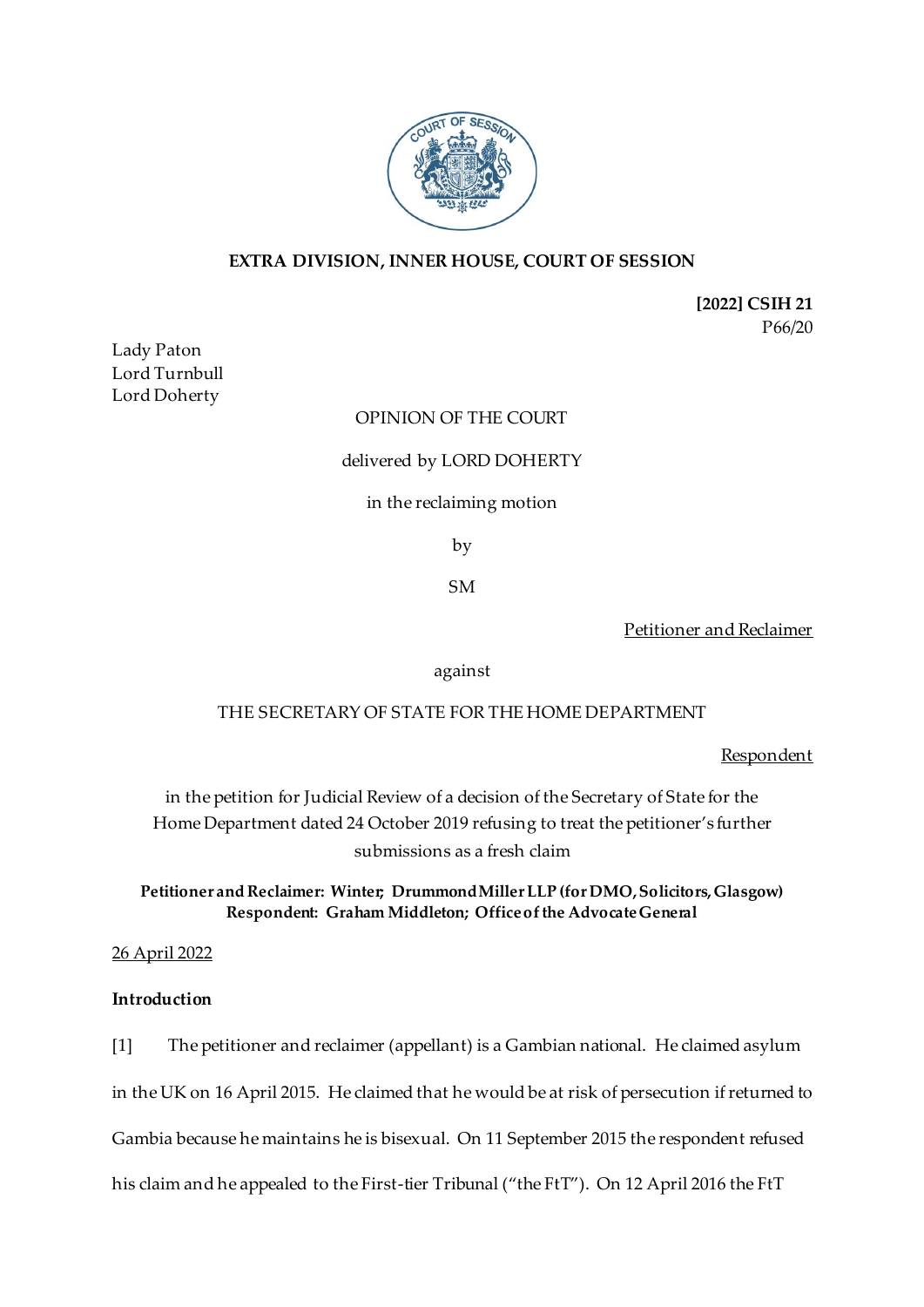dismissed the petitioner's appeal. It found his evidence was "vague and lacking in credibility in relation to the account he gives of his previous and present relationships with men." (Paragraph 20). The evidence included a brief letter from a man, AO, which stated that he was in a sexual relationship with the petitioner. AO was not called as a witness. The FtT found the evidence of the petitioner and of AO to be "contradictory as to the details of their relationship". The FtT was not satisfied that the petitioner is bisexual.

[2] The FtT refused permission to appeal to the Upper Tribunal ("the UT"), as did the UT.

[3] The petitioner made further submissions to the respondent on 7 February 2017. Those submissions included very brief statements from the petitioner and from AO. The letter from AO bore to confirm the existence of a sexual relationship between the petitioner and AO. On 12 May 2017 the respondent refused to accept that the submissions gave rise to a fresh claim. The petitioner did not challenge that decision.

[4] On 9 February 2018 the petitioner made further submissions to the respondent. The submissions included a brief letter from AO in which he claimed to be in a relationship with the petitioner, and a brief letter from PB in which he claimed to have witnessed a loving relationship between the petitioner and AO and to have attended gay nightclubs with them. On 6 December 2018 the respondent refused to accept that the submissions were a fresh claim. The petitioner did not challenge that decision.

[5] On 22 August 2019 the petitioner made further submissions to the respondent. The submissions included brief letters from AO and PB which were in similar terms to their previous letters. The letter from AO was undated. In addition, there was a letter dated 4 June 2019 from LGBT Unity Glasgow, which is a peer support, social and campaigning group for lesbian, gay, bisexual and transgender ("LGBT") people. The letter stated that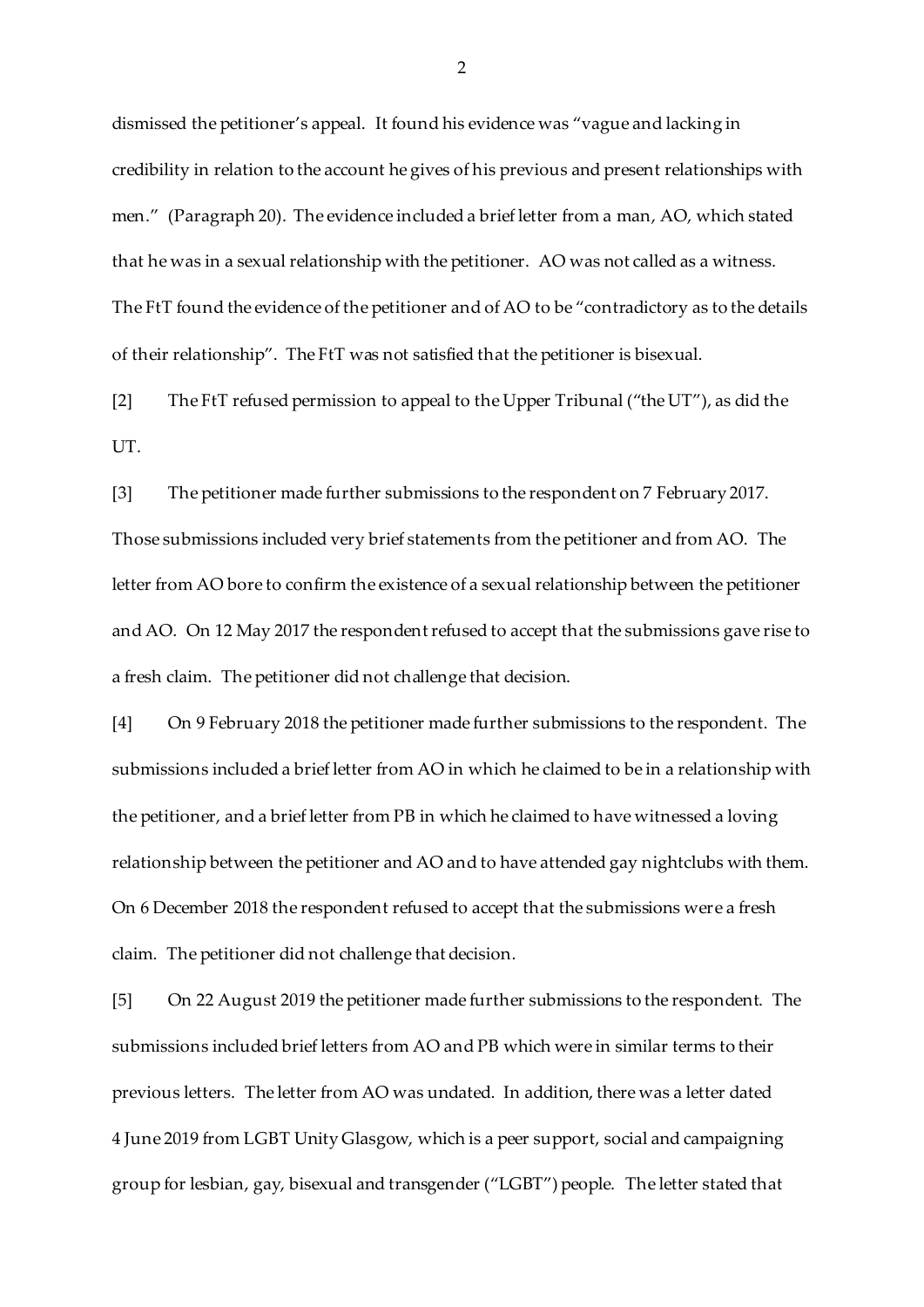the petitioner had joined the group in May 2018, that he had signed the constitution, and that he had been an active member since he joined. On 24 October 2019 the respondent's decision-maker refused to accept that the submissions were a fresh claim. The petitioner brought the present petition for judicial review to challenge that decision.

### **Paragraph 353 of the Immigration Rules**

[6] The respondent's consideration of new material that is said to ground a "fresh claim" is governed by paragraph 353 of the Immigration Rules. On 24 October 2019 paragraph 353 provided:

"When a human rights or asylum claim has been refused or withdrawn or treated as withdrawn under paragraph 333C of these Rules and any appeal relating to that claim is no longer pending, the decision maker will consider any further submissions and, if rejected, will then determine whether they amount to a fresh claim. The submissions will amount to a fresh claim if they are significantly different from the material that has previously been considered. The submissions will only be significantly different if the content: (i) had not already been considered; and (ii) taken together with the previously considered material, created a realistic prospect of success, notwithstanding its rejection…"

[7] In *WM (Democratic Republic of Congo)* v *Secretary of State for the Home Department* [2006]

EWCA Civ 1495, [2007] Imm AR 337, Lord Justice Buxton (at paragraphs [6]-[7]) described the

task of the Secretary of State under paragraph 353:

"[6] He has to consider the new material together with the old and make two judgements. First, whether the new material is significantly different from that already submitted, on the basis of which the asylum claim has failed, that to be judged under rule 353(i) according to whether the content of the material has already been considered. If the material is not 'significantly different' the Secretary of State has to go no further. Second, if the material is significantly different, the Secretary of State has to consider whether it, taken together with the material previously considered, creates a realistic prospect of success in a further asylum claim. That second judgement will involve not only judging the reliability of the new material, but also judging the outcome of tribunal proceedings based on that material. To set aside one point that was said to be a matter of some concern, the Secretary of State, in assessing the reliability of new material, can of course have in mind both how the material relates to other material already found by an adjudicator to be reliable, and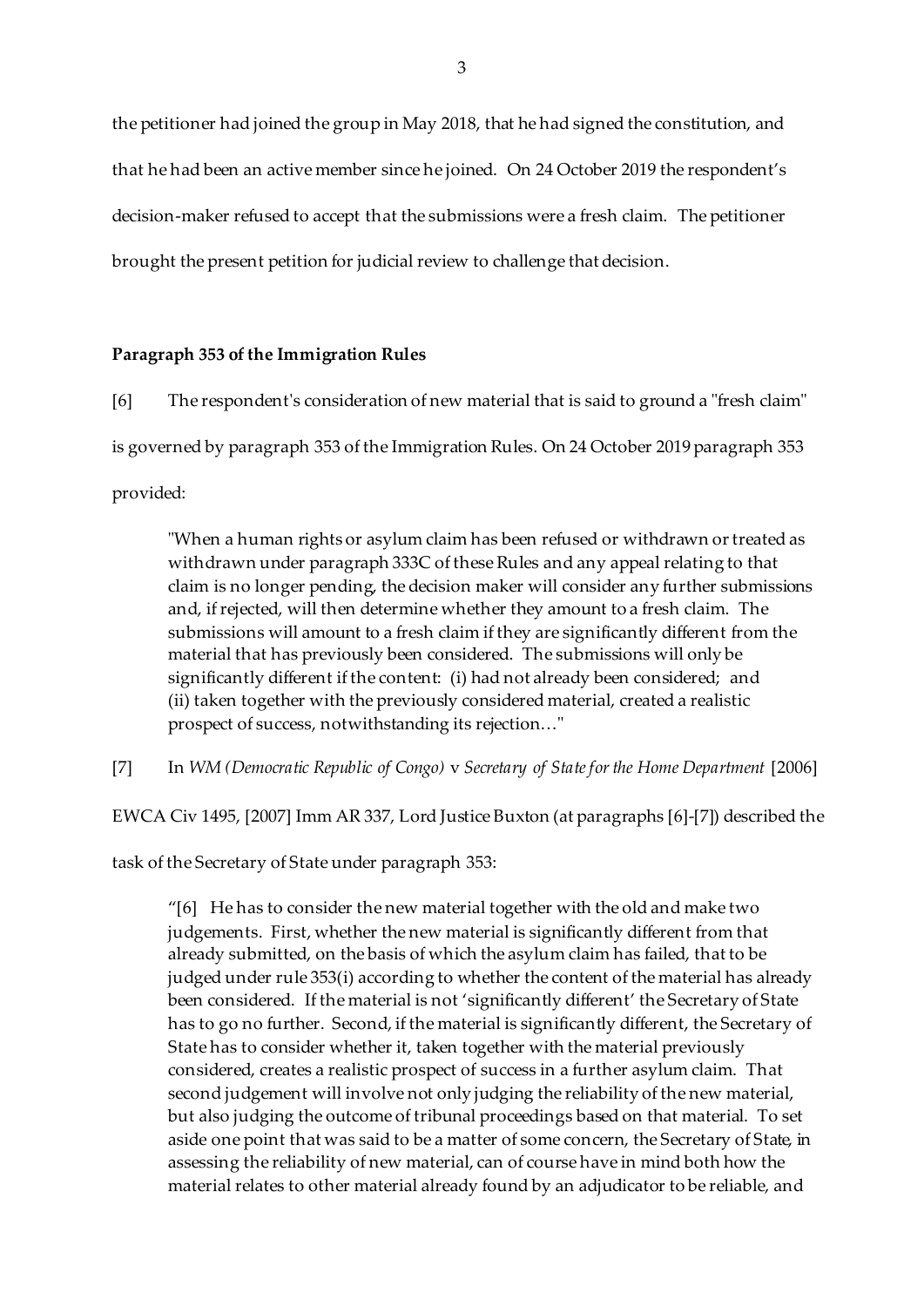also have in mind, where that is relevantly probative, any finding as to the honesty or reliability of the applicant that was made by the previous adjudicator. However, he must also bear in mind that the latter may be of little relevance when, as is alleged in both of the particular cases before us, the new material does not emanate from the applicant himself, and thus cannot be said to be automatically suspect because it comes from a tainted source.

[7] The rule only imposes a somewhat modest test that the application has to meet before it becomes a fresh claim. First, the question is whether there is a realistic prospect of success in an application before an adjudicator, but not more than that. Second, as [counsel] pertinently pointed out, the adjudicator himself does not have to achieve certainty, but only to think that there is a real risk of the applicant being persecuted on return. Third, and importantly, since asylum is in issue the consideration of all the decision-makers, the Secretary of State, the adjudicator and the court, must be informed by the anxious scrutiny of the material that is axiomatic in decisions that if made incorrectly may lead to the applicant's exposure to persecution. If authority is needed for that proposition, see per Lord Bridge of Harwich in *Bugdaycay* v *SSHD* [1987] AC 514, p 531F."

[8] We would put the matter slightly differently in one respect. In our view it is more

accurate to say that the first judgement which the Secretary of State has to make is whether

the content of the submissions has already been considered. If it has, then the first

requirement for submissions to be significantly different is not met and it is unnecessary

to consider the second requirement. The submissions will not be significantly different.

However, where the first requirement is met, that in itself does not make the submissions

significantly different. In terms of paragraph 353 the submissions are only significantly

different if both part (i) and part (ii) are satisfied (cf *O* v *Secretary of State for the Home* 

*Department* [2010] CSIH 16, 2010 SLT 1087, paragraph [22]).

[9] His Lordship went on at paragraphs [10]-[11] to consider the task of the court:

"[10] ….Whilst, therefore, the decision remains that of the Secretary of State, and the test is one of irrationality, a decision will be irrational if it is not taken on the basis of anxious scrutiny. Accordingly, a court when reviewing a decision of the Secretary of State as to whether a fresh claim exists must address the following matters.

[11] First, has the Secretary of State asked himself the correct question? The question is not whether the Secretary of State himself thinks that the new claim is a good one or should succeed, but whether there is a realistic prospect of an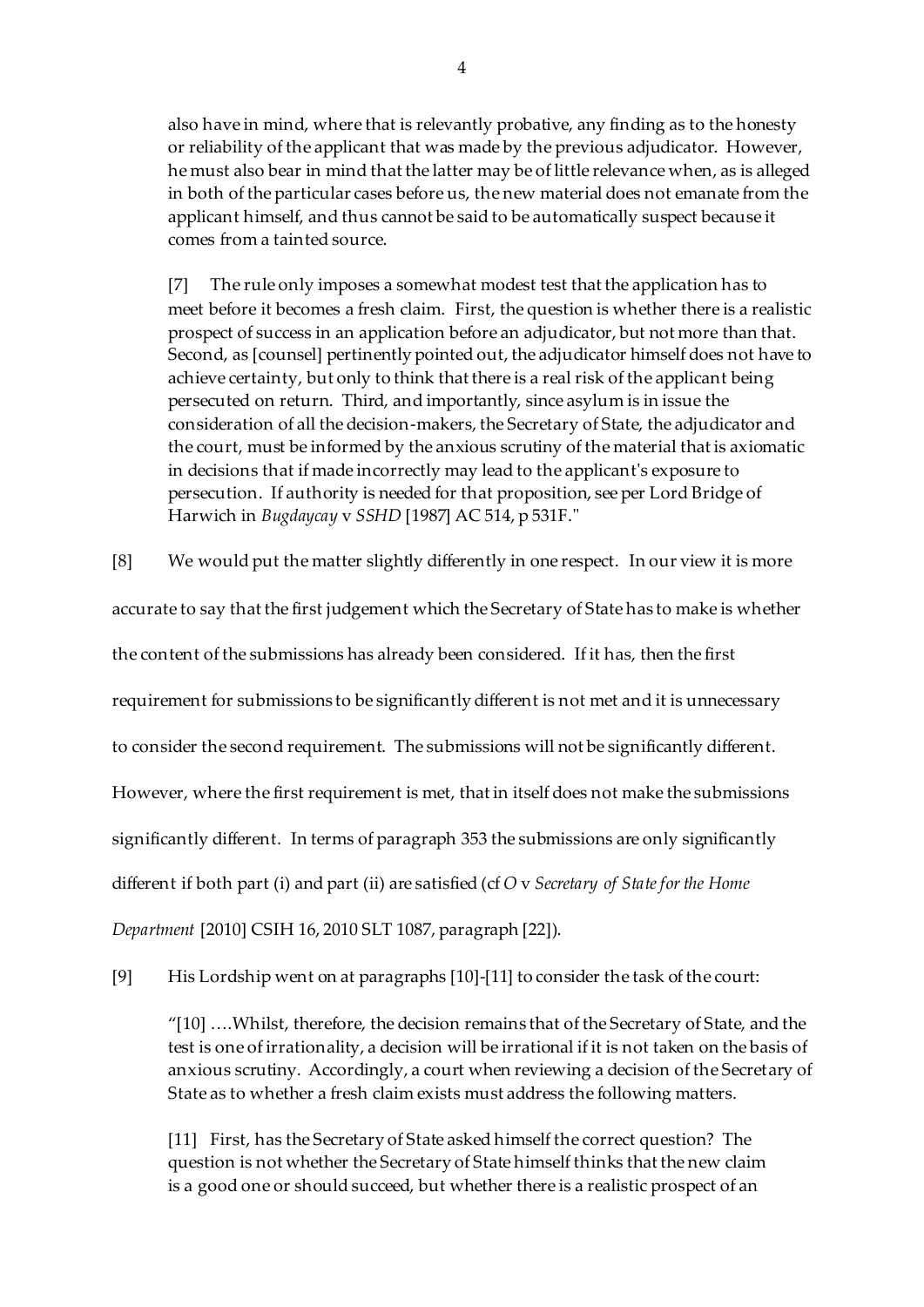adjudicator, applying the rule of anxious scrutiny, thinking that the applicant will be exposed to a real risk of persecution on return: see [7] above. The Secretary of State of course can, and no doubt logically should, treat his own view of the merits as a starting-point for that enquiry; but it is only a starting-point in the consideration of a question that is distinctly different from the exercise of the Secretary of State making up his own mind. Second, in addressing that question, both in respect of the evaluation of the facts and in respect of the legal conclusions to be drawn from those facts, has the Secretary of State satisfied the requirement of anxious scrutiny? If the court cannot be satisfied that the answer to both of those questions is in the affirmative it will have to grant an application for review of the Secretary of State's decision."

That statement of the law was affirmed by the Inner House in *O* v *Secretary of State for the* 

*Home Department,* at paragraph [23], and in *Dangol* v *Secretary of State for the Home* 

*Department* 2011 SC 560, at paragraph [7].

## *Asylum and Human Rights Policy Instruction, Further Submissions*

[10] *Asylum and Human Rights Policy Instruction, Further Submissions* (Version 9.0) ("the

policy instruction") was published by the respondent for Home Office staff on 19 February

2016. Section 1.3 states:

## "1.3 Policy intention

The policy objective when dealing with further submissions is to maintain a firm but fair and efficient immigration system that grants protection and/or leave to those who need it, or qualify for it, but tackles abuse and protects public funds by quickly rejecting unfounded or repeat claims. This is achieved by:

…

• quickly considering whether the new evidence changes the original decision to refuse, to ensure we grant protection and/or leave to remain to those who qualify for it

• dealing quickly with unfounded claims and using immigration detention to ensure those who do not need protection and have no other right to be in the UK leave voluntarily or have their removal enforced quickly (and in the meantime cannot access financial support)."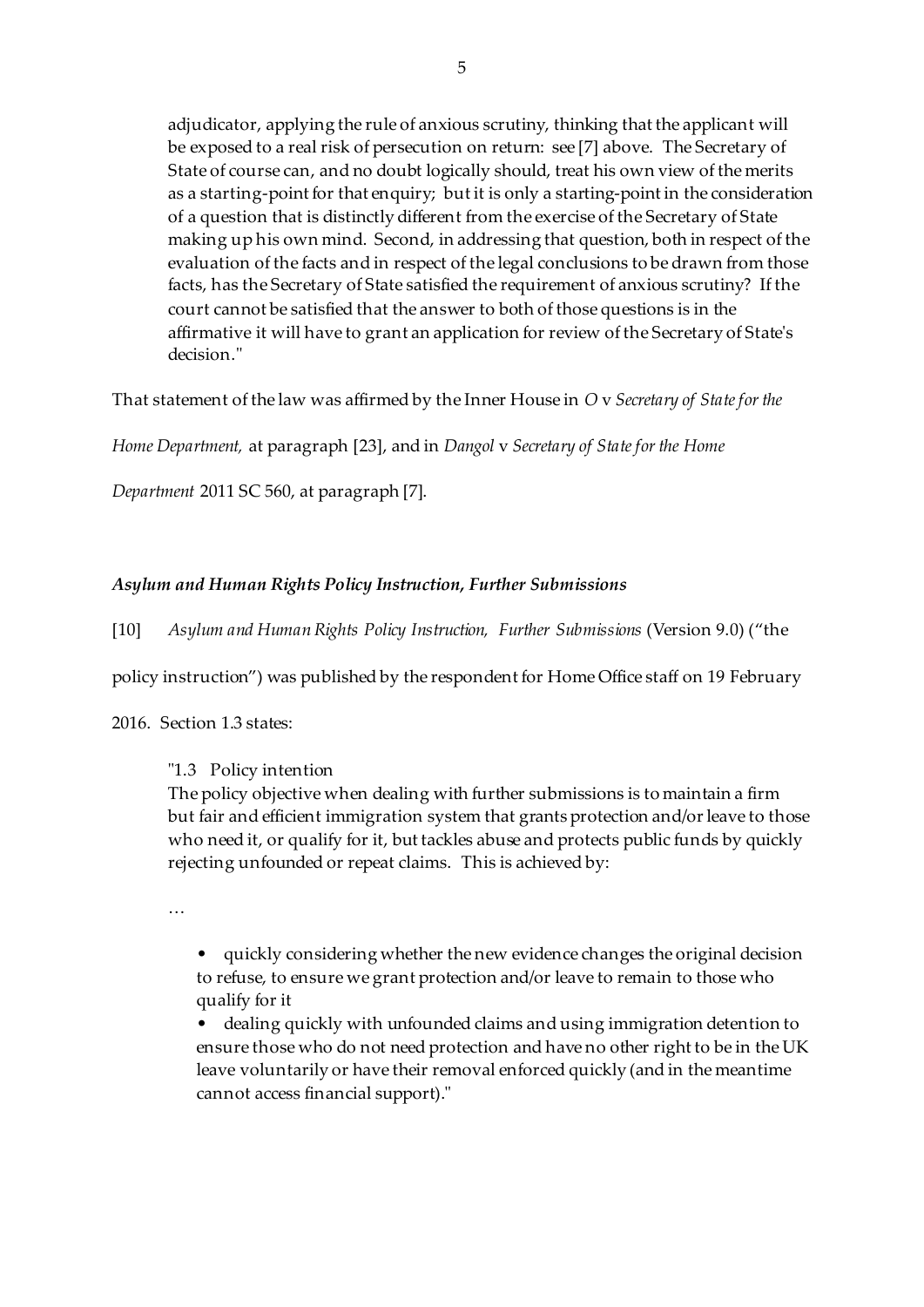The introduction to section 4 states:

"In all cases, where **new** information is provided it must be considered alongside the previous material, taking all evidence available into account. However, where further submissions simply repeat information that has already been considered, caseworkers should refer to the previous refusal and appeal determination in rejecting the claim - there is no need to provide detailed reasons again if the issues have already been properly considered previously."

### Section 4.2 provides:

 $\mu$ 

## **The second test: is there a realistic prospect of success?**

If the material **has not** previously been considered, caseworkers must assess whether the new material, taken together with material previously considered, creates a realistic prospect of success. The question is whether the issues raised are at least arguable and **could** lead an Immigration Judge to take a different view…

## **Consideration includes old and new material**

Caseworkers must consider **all** the available evidence when deciding whether there is a realistic prospect of success at appeal. Where further submissions are based wholly or partly on new evidence, this must not be considered in isolation, but must be considered in conjunction with the material previously submitted. The question is whether, in light of all the evidence available, the new material could persuade an Immigration Judge - in other words whether it is arguable notwithstanding rejection…"

### **The decision letter**

[11] The decision letter of 24 October 2019 summarised the petitioner's immigration

history and his further submissions. It noted that the claim that the petitioner was bisexual

had previously been considered. It stated that, in accordance with *Devaseelan* [2002]

UKIAT 00702, it took the FtT's findings as the appropriate starting point. It noted that in the

petitioner's letter and PB's letter AO's name had been misspelled. The petitioner's, AO's

and PB's letters were very short and they lacked detail and content. The letter from LGBT

Unity did not mention AO let alone any relationship between the petitioner and AO, and it

did not state that the petitioner is bisexual. The decision letter continued (p 9):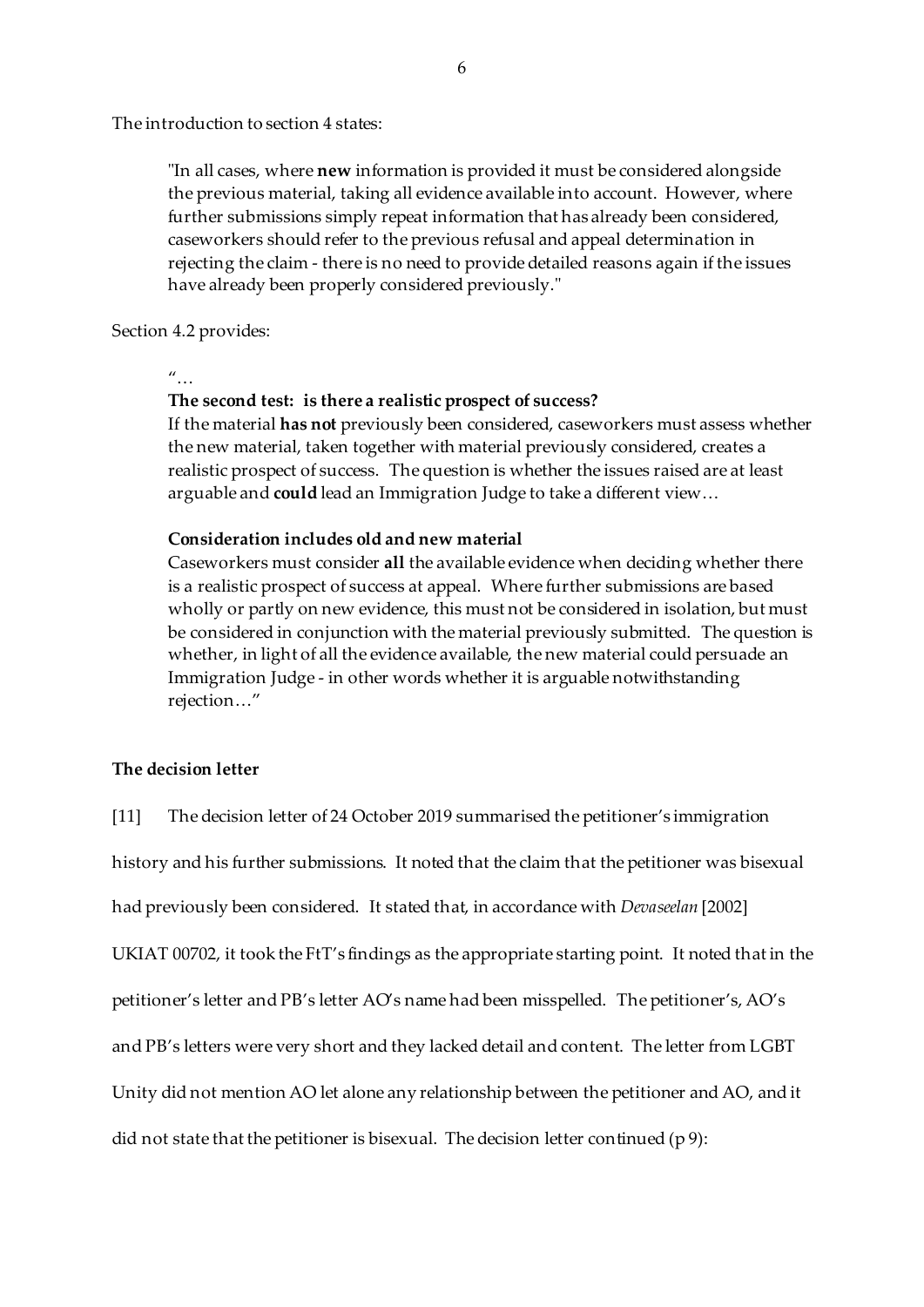"Careful consideration has been given to whether your submissions amount to a fresh claim. Although your submissions have been subjected to anxious scrutiny, it is not accepted that they would have a realistic prospect of success before an Immigration judge … Therefore, it is concluded that your submissions have no realistic prospect of success".

On p 11 the letter stated:

"Careful consideration in line with case law WM (DRC) v SSHD [2006] EWCA Civ 1495 has been given to whether your submissions amount to a fresh claim. Although your submissions have been subjected to anxious scrutiny, it is not accepted that they would have a realistic prospect of success before an Immigration judge…

…

In accordance with the published Home Office Asylum Policy Instruction on Further Submissions, your asylum and human rights claim has been carefully reconsidered on all the evidence available, including the new further submissions and the previously considered material…

I have concluded that your submissions do not meet the requirements of Paragraph 353 of the Immigration Rules and do not amount to a fresh claim. The new submissions taken together with the previously considered material do not create a realistic prospect of success. That means that it is not accepted that should this material be considered by an Immigration Judge, that this could result in a decision to grant you asylum, Humanitarian Protection, limited leave to remain on the basis of your family and/or private life, or Discretionary Leave for the reasons set out above.

I have decided that the decision of 11 September 2016 [*sic*] upheld by the Immigration Judge on 12 April 2016 should not be reversed."

## **Permission to proceed**

[12] On 26 January 2021, following an oral hearing, Lord Tyre refused to grant permission

for the petition to proceed. The petitioner sought review of that decision. On 17 February

2021, after a further oral hearing, Lord Clark granted permission to proceed on one ground

only, namely, whether the respondent's decision-maker had properly distinguished between

his own view as to whether there is a realistic prospect of success before an Immigration

Judge and the ultimate question of whether there is in fact such a realistic prospect before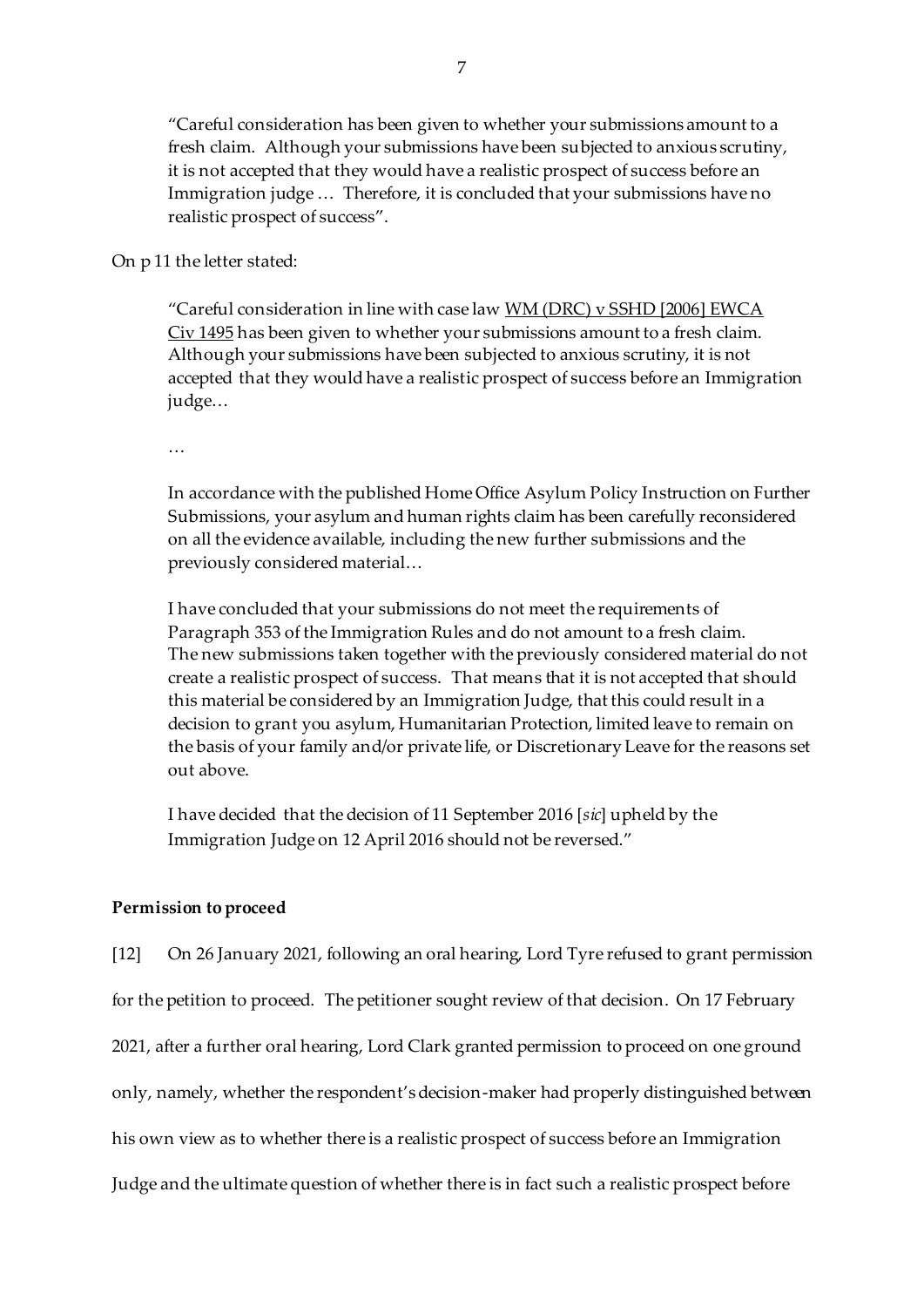such a Judge. That ground had not been advanced in the petition at the time it was considered by Lord Tyre.

#### **The Lord Ordinary's decision**

[13] On 14 April 2021 at a substantive hearing Lord Boyd of Duncansby refused the petition. In his view it was clear on a fair reading of the decision letter that the decisionmaker had applied the correct test. The terms of the decision letter which were criticised were nearly identical to those in *Dangol*. Moreover, Lord Boyd of Duncansby considered that there was no reason to doubt that when applying the test the decision-maker had followed section 4.2 of the policy instruction. In his view the case of *JM4* v *Secretary of State for the Home Department* [2019] NIQB 61 fell to be distinguished. *JM4* had turned on McCloskey J's (as he then was) interpretation of the decision letter as a whole. The operative part of that decision letter had been materially different from the decision letter of 24 October 2019. Although McCloskey J had relied upon the same point which the petitioner now advanced, it had been just one of a number of grounds the cumulative effect of which led him to conclude that the decision could not stand. Lord Boyd of Duncansby was not surprised by the conclusion which the decision-maker had reached in the present case when applying the correct test. He observed that the material submitted with the application was sparse. The statements were brief in the extreme and devoid of detail. There was reference to a proposed marriage in the petitioner's statement but none in the other statements. There was no detail of his involvement in LGBT Unity events.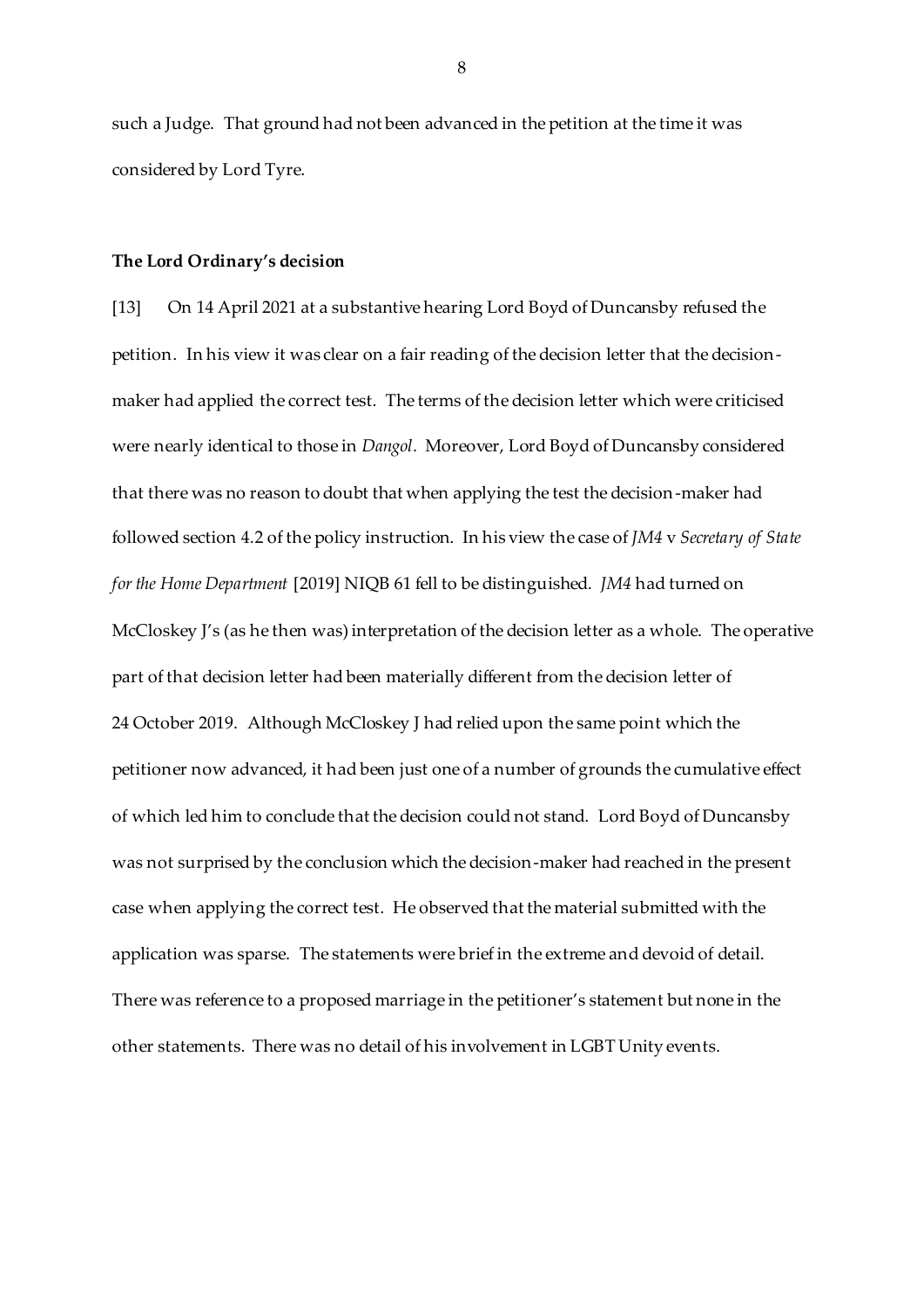#### **Submissions**

[14] Counsel for the petitioner submitted that the decision-maker erred in law by failing to recognise that the question was whether an Immigration Judge could take the view that there is a realistic prospect of success, not whether the Judge would take such a view. The decision-maker had failed to apply properly the policy instruction and the observations of the court in *MO* v *Secretary of State for the Home Department* [2012] CSIH 20, Opinion of the Court (delivered by Lord Mackay of Drumadoon) at paragraph [34]. Those observations should be preferred to the approach taken in *RR* v *Secretary of State for the Home Department* [2012] CSOH 67 at paragraphs [22]-[30] and in *AA* v *Secretary of State for the Home Department* [2012] CSOH 76 at paragraphs [14]-[22]. The policy instruction had not been an issue in *RR* or *AA*, or in the authorities which the court had relied upon in those cases (*Dangol* (paragraph [16]), *O* v *Secretary of State for the Home Department* (paragraphs [25], [26]), and *R (MN) (Tanzania)* v *Secretary of State for the Home Department* [2011] 1 WLR 3200 (paragraph [32])). Moreover, the use of the word "would" in those cases had not been put in issue. All of those cases pre-dated *JM4.* At paragraph [19] of that case the court concluded that it was clear from the terms of the decision letter that the decision-maker had not applied the correct test. A statement in the JM4 decision letter which was criticised by McCloskey J also appeared in the decision letter in the present case, *viz*, "I have decided that the decision of [date] upheld by the Immigration Judge on [date] should not be reversed." The court in *JM4* had concluded that the terms of the decision letter disclosed an error of law, and the court here should reach the same conclusion. The Lord Ordinary had erred in law in failing to recognise that the FtT had erred in law.

[15] Counsel for the respondent submitted that neither the Lord Ordinary nor the FtT had erred in law. The reclaiming motion was based on mistaken interpretations of the policy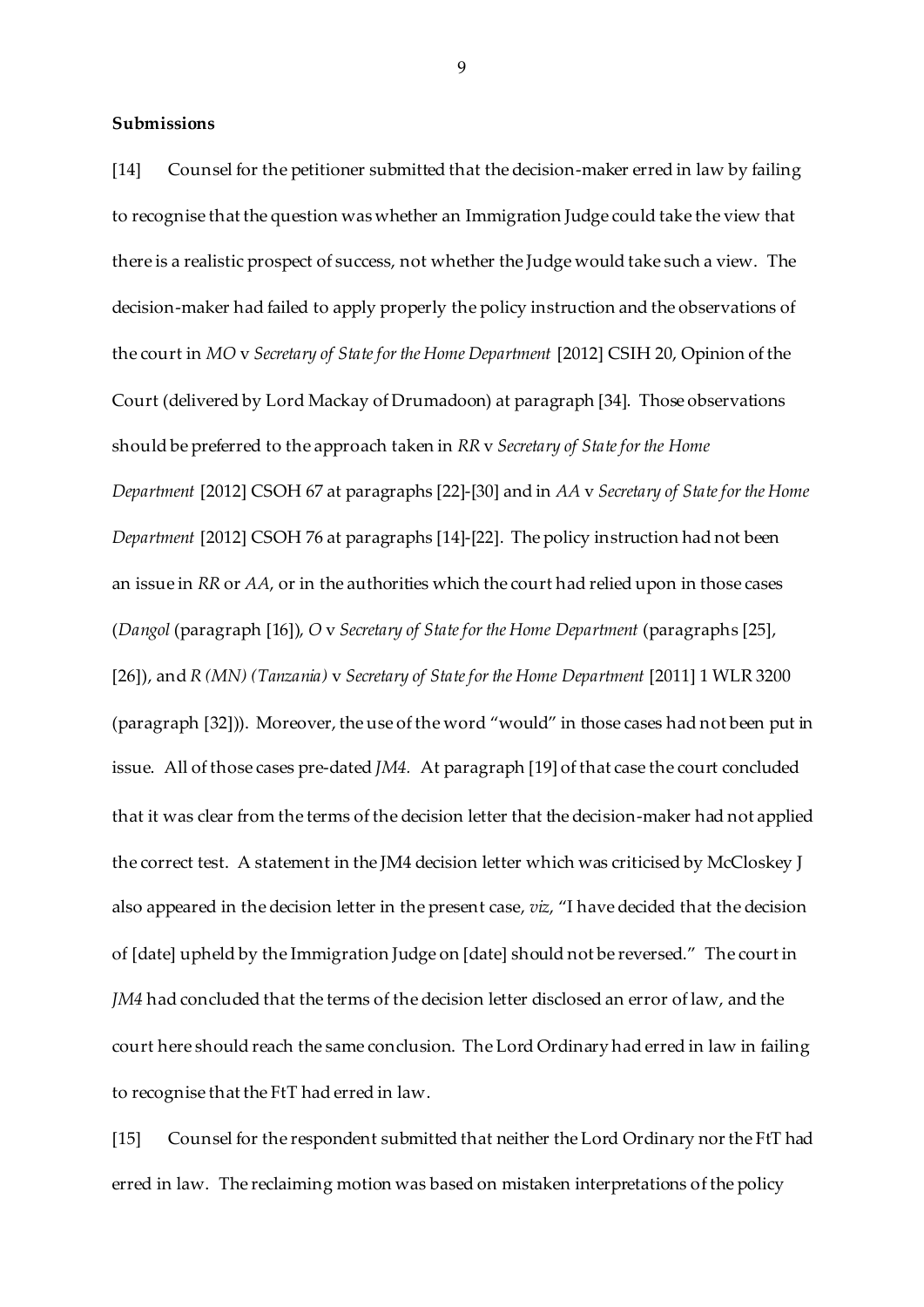instruction and of the requirements of paragraph 353. The question was not whether an Immigration Judge could take the view that there is a realistic prospect of success. It was whether on the basis of the fresh material and the pre-existing material there was a realistic prospect of an Immigration Judge finding in the applicant's favour. If on the basis of that material the correct conclusion was that he could find in the applicant's favour, then there would be a realistic prospect of success. The Lord Ordinary had been entitled to find that that was not the position here. The decision-maker had applied paragraph 353 and the policy instruction properly.

[16] The terms of the decision letter were entirely consistent with the terms of the policy instruction and with the authorities (*Dangol*, paragraph [16]; *O* v *Secretary of State for the Home Department*, paragraphs [25], [26]; *R (MN) (Tanzania)* v *Secretary of State for the Home Department,* paragraph [32]; *RR*, paragraphs [24]-[30]; *AA*, paragraphs [17]-[23]; and *AN* v *Secretary of State for the Home Department* [2013] CSIH 111, paragraph [26]). The case of *MO* was distinguishable.

[17] The Lord Ordinary was correct to distinguish *JM4*. As he noted in paragraph 10(6) of his Note, that case turned upon the whole terms of the relevant decision letter. At paragraph [19] McCloskey J described it as displaying "no awareness" of the correct test, *viz* whether the new submissions taken together with the previously considered material create a realistic prospect that on appeal an Immigration Judge would find in favour of the appellant. The Lord Ordinary had been right to conclude that the terms of the decision letter here were materially different. In any case, in *JM4* this ground had only been one of a number of errors which led the court to conclude that the decision could not stand. The position in the present case was more akin to that in *Re Mahmud's Application for Judicial Review* [2021] NIQB 6.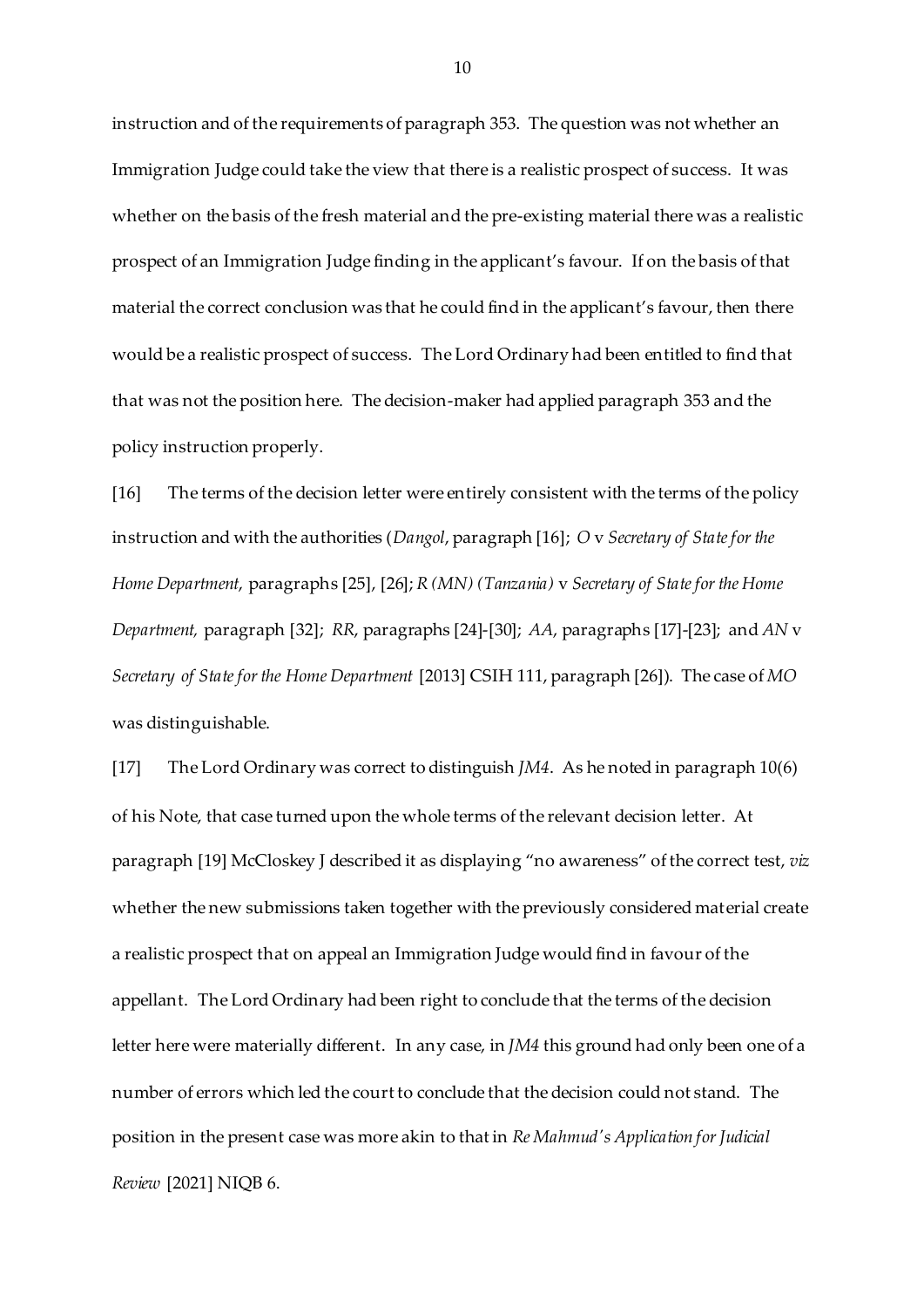#### **Decision and reasons**

[18] In our opinion the reclaiming motion should be refused. We are able to state our reasons relatively briefly.

[19] In our view counsel for the petitioner misstated the law when he submitted that the question posed in part (ii) of paragraph 353 is whether an Immigration Judge could take the view that the appellant had a realistic prospect of success in an appeal based on the fresh submissions and the previously considered material. Part (ii) does not pose any such question. Rather, it asks whether the submissions and material create a realistic prospect of success before an Immigration Judge.

[20] The policy instruction advises that if the fresh submissions and the previously considered material could result in an Immigration Judge finding in the applicant's favour in an appeal, then they create a realistic prospect of success. It is entirely apt in such circumstances to say that they would create a realistic prospect of success.

[21] We are satisfied that the decision-maker construed and applied part (ii) of paragraph 353 correctly, and that he followed the advice in the policy instruction. It was open to him to find as he did, and the Lord Ordinary did not err in law in so holding.

[22] We add the following observations on *JM4* and *MO*.

[23] The main difficulty in *JM4* was that there was no satisfactory indication in the decision letter that the decision-maker had properly applied his mind to whether there was a realistic prospect of success before an Immigration Judge. He appeared simply to have approached matters by reference to his own view of the merits of the new material. That is not a criticism which the petitioner has made good in the present case.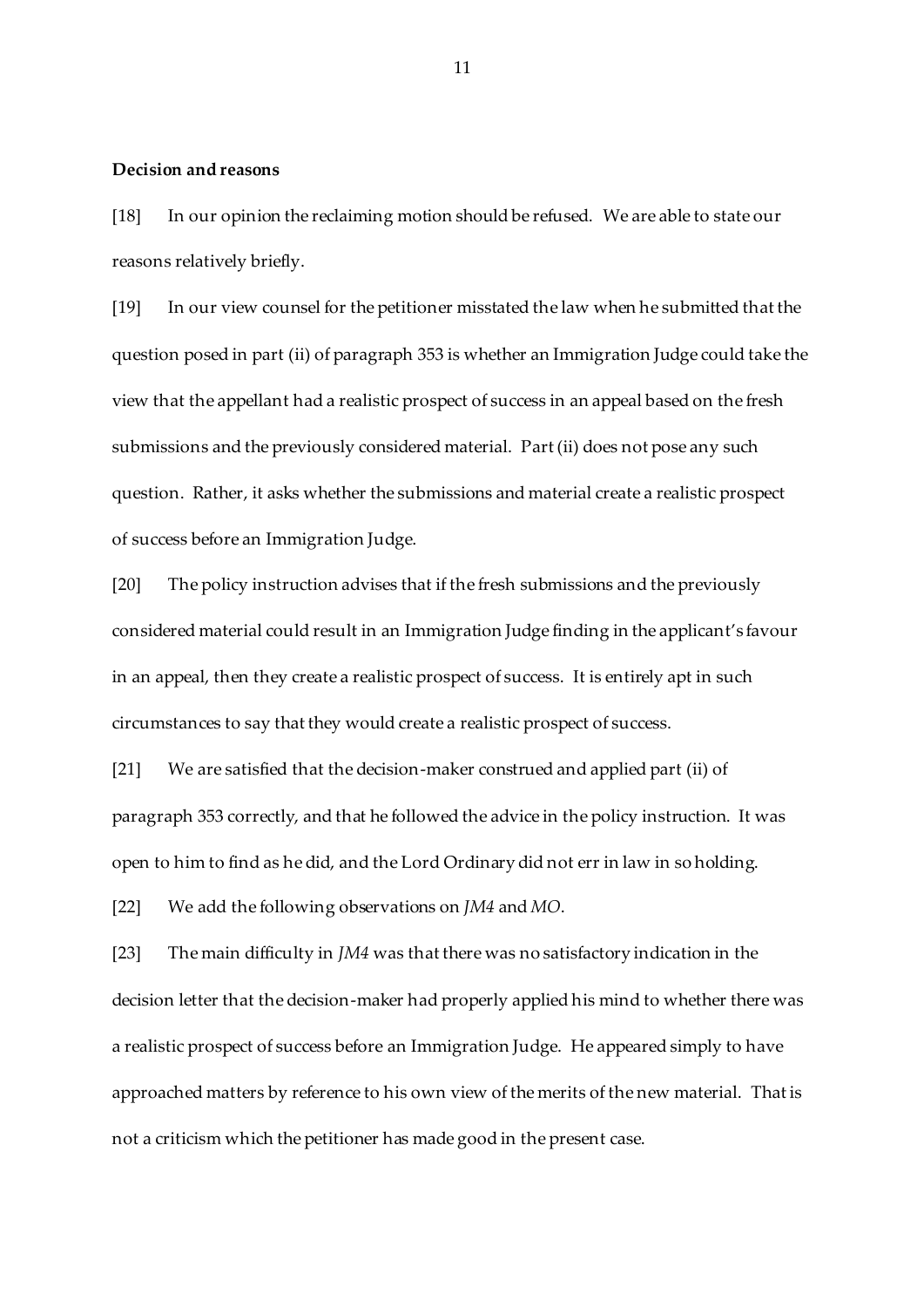[24] It is, of course, true to say that in *JM4* the court indicated that the decision-maker's statement that the earlier decision of the Immigration Judge should not be reversed suggested a misconception on his part as to his role. The same statement appears in the decision letter in this case, and the same criticism is advanced. However, the important difference is that in *JM4* there was no indication in the decision letter that the decision-maker had applied the correct test. The statement reinforced the concern that he had not. Here, by contrast, we do not have the same concern because we are satisfied from the terms of the decision letter as a whole that the decision-maker did address the correct test (*cf Mahmud*, Friedman J at paragraph 49).

[25] In *MO* the court observed at paragraph [34]:

"[34] Furthermore, during our own consideration of the decision letter of 26 September 2009 a further error on the part of the Secretary of State emerged. In paragraph 19 of the decision letter, the writer states that 'it is not accepted that an Immigration Judge applying the rule of anxious scrutiny of the material and of all the previously considered material, **would** (*emphasis added*) reach a finding that there is a real risk of your client facing persecution or serious harm were he to be returned to Iran'. The test that requires to be met is a lower one than that. It is whether there is a realistic prospect that an Immigration Judge **may** find in favour of the asylum seeker, not that he or she would so find…"

Counsel for the petitioner placed reliance on those observations in support of his submission that the question posed by part (ii) of paragraph 353 is whether an Immigration Judge could take the view that the appellant had a realistic prospect of success in an appeal based on the fresh submissions and the previously considered material. We have explained already that that construction of part (ii) is erroneous, and in our opinion paragraph [34] of *MO* does not indicate otherwise. The quotation in the second sentence indicated that the decision-maker had formulated matters incorrectly because he addressed the question whether an Immigration Judge would find in the applicant's favour, rather than the question whether the fresh submissions and the previously considered material created a realistic prospect of